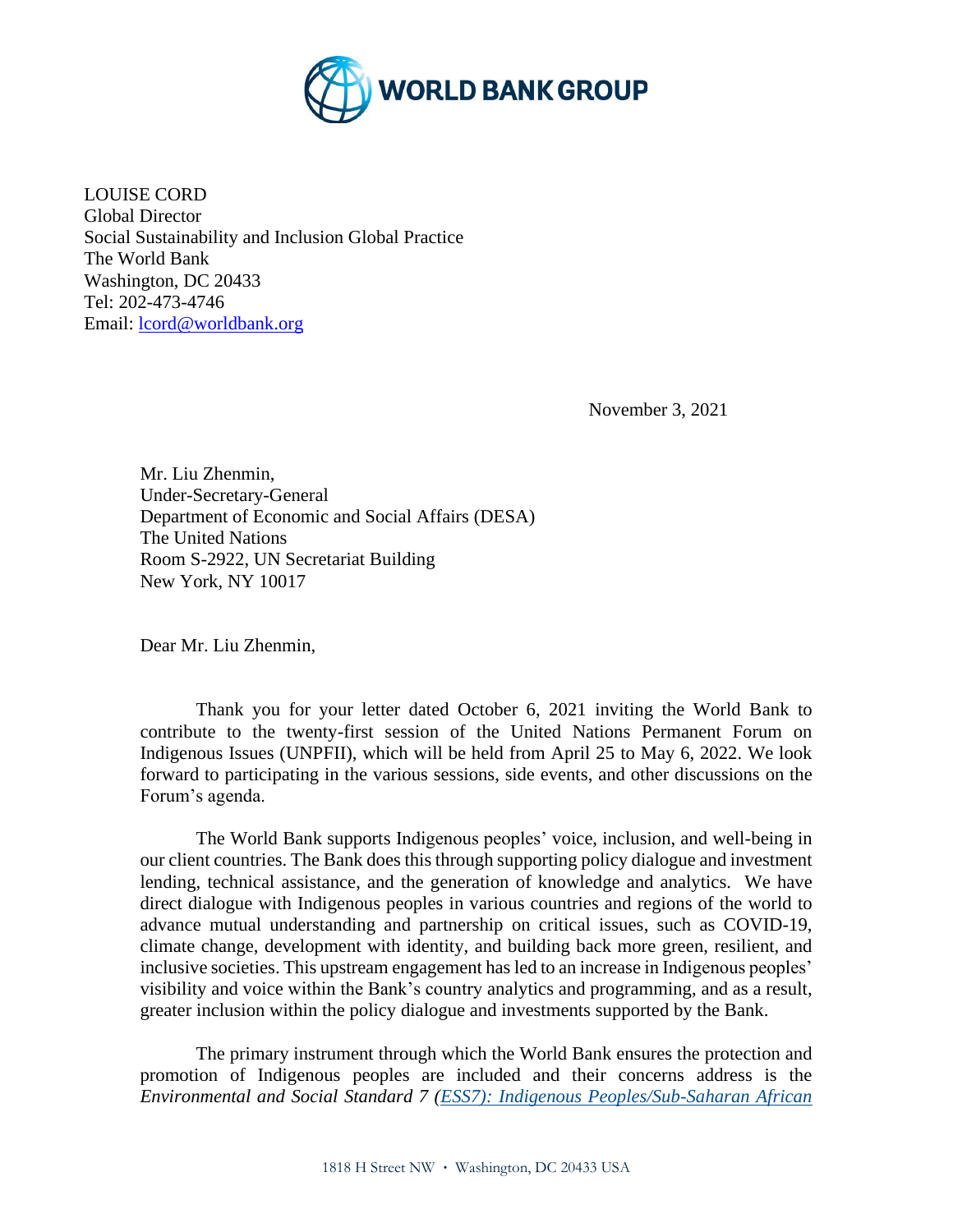*[Historically Underserved Traditional Local Communities](https://pubdocs.worldbank.org/en/837721522762050108/Environmental-and-Social-Framework.pdf#page=89&zoom=80)*. ESS7 is currently activated in about one third of the Bank's active investment projects covering more than 50 countries. In these projects, specific measures have been put in place to avoid or mitigate adverse impacts while delivering culturally appropriate benefits in line with Indigenous Peoples' preferences and priorities, and as appropriate, taking into account their Free, Prior, and Informed Consent.

As an example of the projects the World Bank finances, I am delighted to inform you of the recently approved Financing Locally Led Climate Action (FLLoCA) Program to support community-led climate action in Kenya. Indigenous peoples or traditionally marginalized groups are among the key beneficiaries. This Program builds on the existing portfolio of investment and policy reform projects that have been designed to specifically benefit Indigenous Peoples. Other examples of such operations are already ongoing in Latin America, East and South Asia, and Africa.

Climate change is a priority area where the Bank has worked closely with Indigenous Peoples and Local Communities (IPLCs) given the disproportionate impacts they face as well as their critical role as stewards of the world's forests and biodiversity. In the last year, the Bank has approved direct financing for IPLC and forestry management through the dedicated grant mechanism in Guatemala and the Republic of Congo.

Finally, with the aim of informing global approaches to building more green, resilient, and inclusive societies, over the past year we have initiated analytical work with Indigenous organizations to identify key tenets for their resilience to external shocks. This work builds on the lessons that have been drawn from the experience of Indigenous peoples in the face of COVID-19 and amid a changing climate.

Through partnerships with the United Nations, Governments, civil society organizations, and Indigenous peoples, the World Bank will continue to leverage its work at global, regional, and national levels in support of Indigenous peoples' inclusion, visibility, and well-being. Over the past year, the Bank has also started to reengage within the UN Inter-Agency Support Group on Indigenous Issues, and we will continue to contribute actively through that forum.

We look forward to participating actively in the 2022 UNPFII where we hope our work can contribute to advance the objectives of the Forum.

Sincerely,

Lowyll

Louise Cord Global Director Social Sustainability and Inclusion Global Practice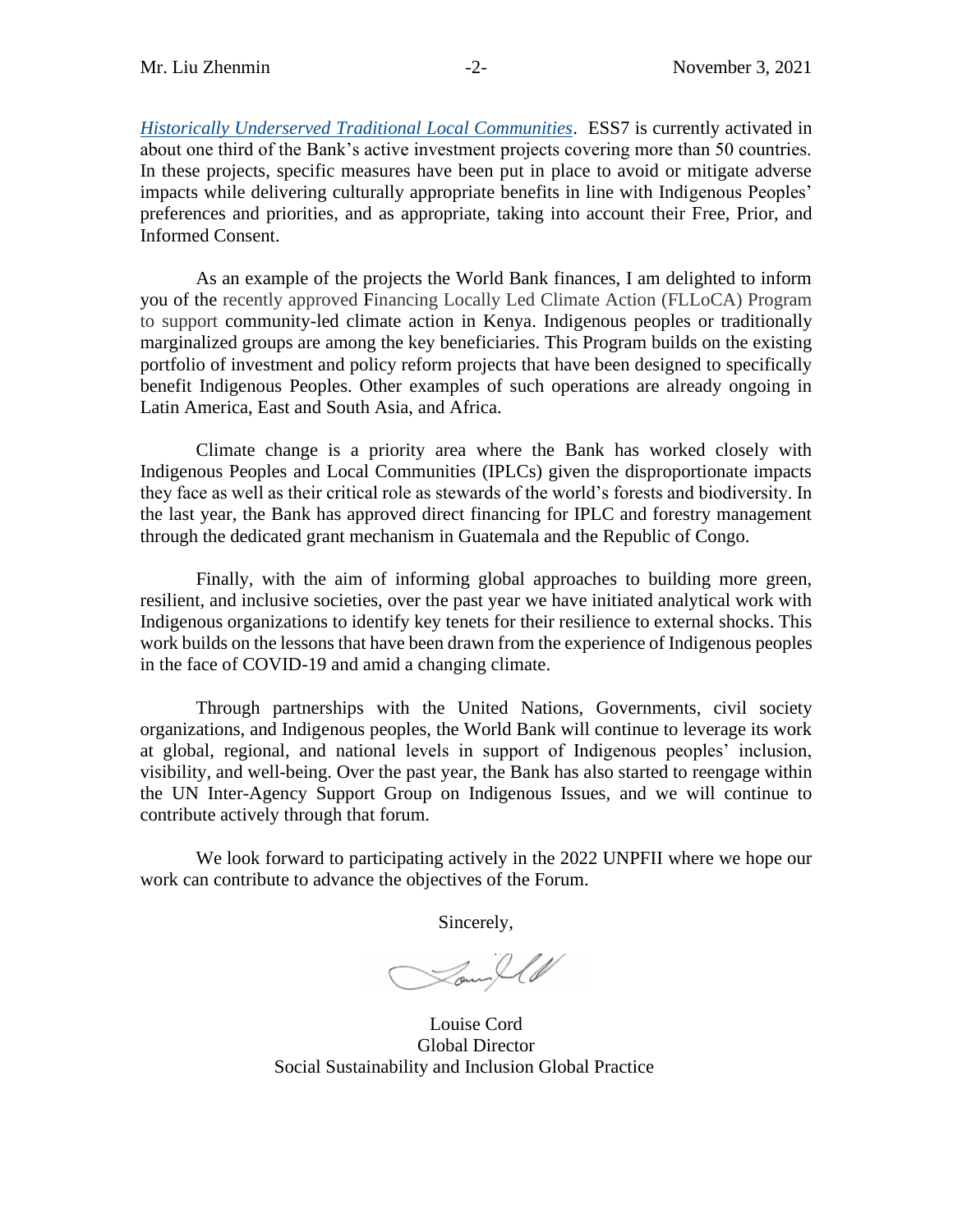## **Annex 1:**

# **Q&A:**

# **World Bank support for Indigenous Peoples' voice, inclusion & well-being**

### **1. How does the World Bank work with Indigenous Peoples?**

The World Bank supports Indigenous peoples' voice, inclusion, and well-being through two means. First off, with our client countries, we promote their visibility and awareness of their key challenges and priorities through upstream analytics, country policy dialogue, and technical assistance. As requested by client governments, we also support financing for their priority policy reforms or investments. In addition, when Indigenous peoples are present within the project areas where we support investments, and meet the criteria established within our Environmental and Social Framework, the Bank ensures that their inclusion in project benefits is promoted and that any potential adverse impacts are avoided or mitigated. Secondly, the World Bank has advanced direct dialogue with Indigenous peoples' representatives and organizations at national, regional, and global levels. We do this with the aim of advancing mutual understanding and partnership on critical issues such as climate change, resilience, and development with identity. This direct engagement informs the Bank's dialogue with client governments and promotes financing in line with Indigenous peoples' aspirations and priorities.

#### **2. Beyond the Environmental and Social Framework (ESF), how is the World Bank proactively ensuring the visibility, voice and well-being of Indigenous Peoples?**

Beyond the ESF, over the past years, the World Bank has been strengthening its upstream inclusion in country programming documents, direct dialogue, and financing for Indigenous peoples' priorities, for which we provide some examples here.

At a global level, the Bank holds an ongoing dialogue with the Inclusive Forum for Indigenous Peoples (IFIP), comprised of IP representatives from ECA, SAR, EAP, AFR and LCR. This space serves for cross-learning, building trust, and creates a bridge for the Bank with Regional IP organizations. The Bank has also started to reengage more actively with the UN Inter-Agency Support Group (IASG).

In Latin America and the Caribbean, the Bank has been engaging in an ongoing dialogue with Indigenous organizations represented through the Abya Yala Indigenous Forum (FIAY) since 2013. This dialogue has contributed to the design of the ESF, produced knowledge products and informed numerous country programming processes. It has also greatly enhanced mutual trust and understanding, improved efficiencies and effectiveness in application of ESS7 and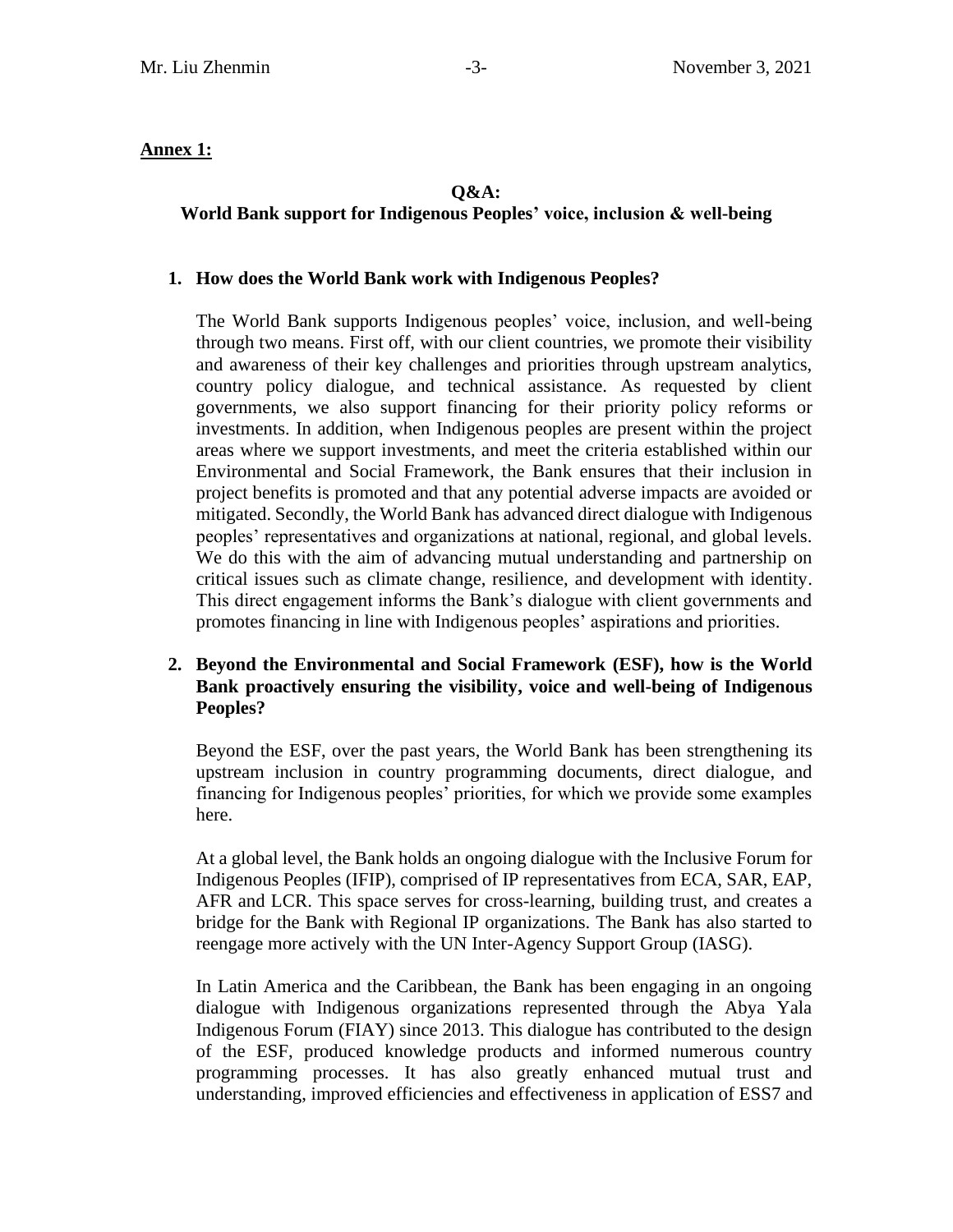OP 4.10, and contributed to stand-alone policy reforms, technical assistance (TA) and investments with Indigenous peoples in the region. In Nepal the Bank is engaging in a direct dialogue with Indigenous women, and in Russia, the Bank is supporting the advance of knowledge on Indigenous peoples in several priority areas. Other examples can also be drawn from Africa, Asia, and Latin America.

#### **3. Beyond the ESF, does the Bank lend to Indigenous peoples or to countries to finance Indigenous peoples' priorities?**

Whereas the Bank only lends to client governments, with enhanced visibility of Indigenous peoples in the Bank's dialogue with countries, there has been an increase in demand from countries to invest in and with Indigenous peoples. Some recent examples include, most recently, the World Bank approval of the Financing Locally Led Climate Action (FLLoCA) Program to support community-led climate action in Kenya, where Indigenous peoples or traditionally marginalized groups figure highly among beneficiaries. Last November, the World Bank ensured proactive approaches to ensure Indigenous peoples voice and inclusion in the Emergency Response Loans to Eta and Iota in Honduras and Nicaragua after the devastating impacts of these hurricanes. The World Bank continues to support the implementation of two investment projects co-designed with Indigenous peoples for \$80m in Panama (2018) and \$40m in Ecuador (2020). In East Asia, the Bank is supporting Community Driven Development (CDD) loans targeting ethnic minority communities in Vietnam, Lao PDR, and the Philippines. Policy lending for COVID-19 response and recovery in Guatemala and Panama supported legal reforms proposed by Indigenous peoples for almost a decade. Technical assistance is underway in India to support improved service delivery in tribal areas, and similar support is underway in Kenya.

#### **4. Does the World Bank mobilize resources directly to Indigenous Peoples?**

Trust funds supporting climate change and reduced emissions from deforestation and degradation (REDD+) continue to open a unique space for direct engagement and investments with IPs in Asia, Africa, and Latin America. The Dedicated Grant Mechanism (DGM) Trust Fund, financed under the Forest Investment Program (FIP), has mobilized \$80m for Recipient Executed Trust Funds (RETFs) designed and led directly by Indigenous Peoples and Local Communities (IPLCs) in 12 countries. This fund supports sustainable IPLC forest-use practices, promotes their sharing and elevation to the global policy arena, and fosters IPLCs' capacity to engage in and contribute to local, national, and international REDD+ dialogue and actions. Over the past year, two new DGMs were approved in Guatemala and the Republic of Congo. Elsewhere, the Forest Carbon Partnership Facility (FCPF) is supporting \$15m to build IPLCs' capacity and support their meaningful participation in REDD+ and climate change dialogues within their countries, with a recent launch of studies on IPLC land tenure and the impact on climate change results in several countries. Finally, the Enhancing Access to Benefits while Lowering Emissions (EnABLE) Trust Fund, with an initial amount of \$24.5m is